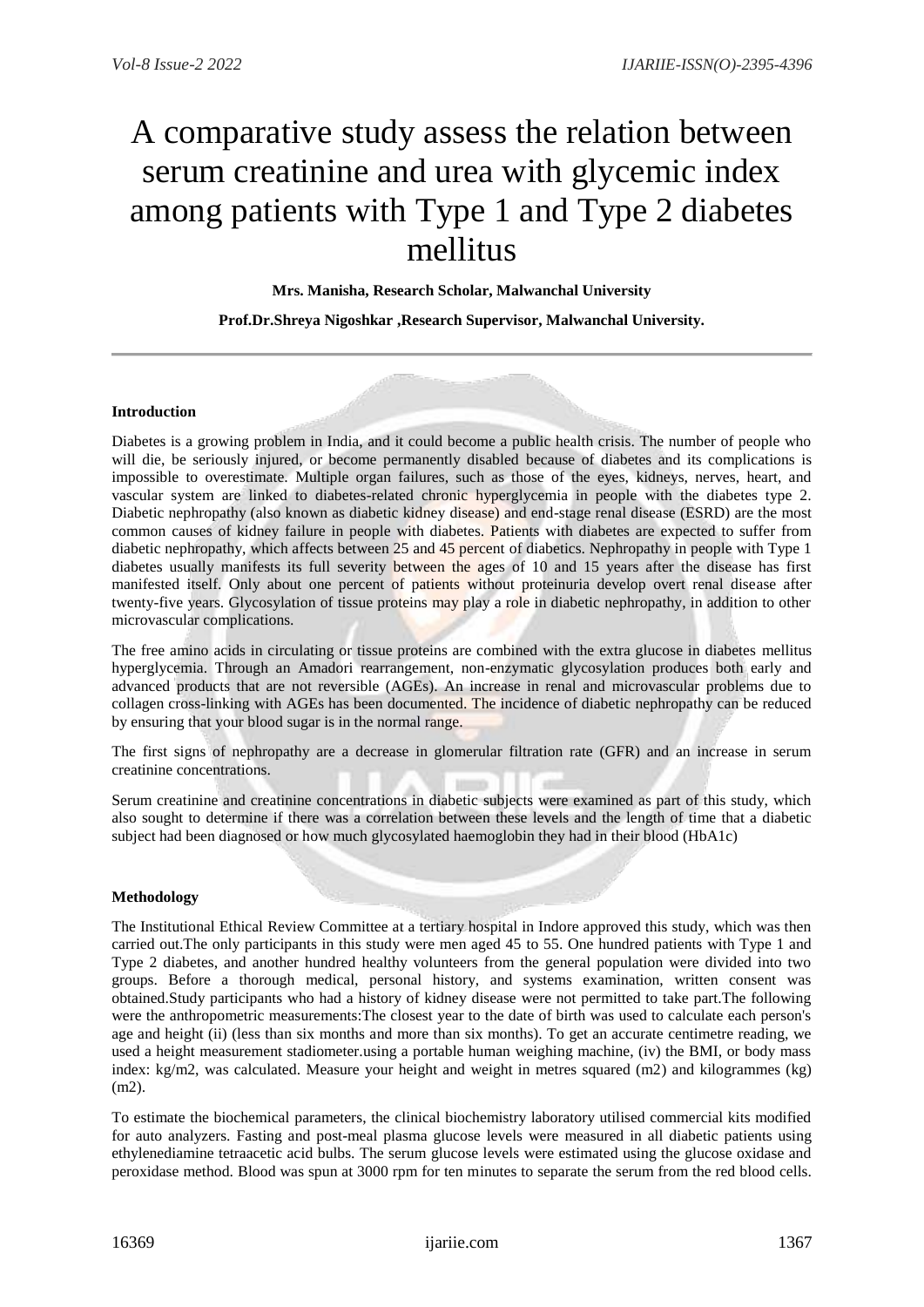To determine serum urea levels, Berthelot's method was used, while Jaffe Picrate's alkaline method was used. These biochemical parameters were measured using a clinical chemistry analyzer. Creatinine-normal urea levels ranged from 10 to 45 mg/dL. To estimate HbA1c, the ion exchange resin method was used, and Asritha Diatech diagnostic HbA1c kits were used in accordance with the provided guidelines.The mean and standard deviation (SD) of the data were calculated. Two variables were compared across three different groups of people: healthy controls, people with type 1 or type 2 diabetes, and those without diabetes, using a one-way analysis of variance. Pearson's coefficient correlation was used to examine the correlation between diabetic patients' serum creatinine and serum urea levels.

# **Results**

For non-diabetic individuals, the standard deviation (SD) of anthropometric measurements was tallied. The mean SD of anthropometric measurements was recorded for diabetics. Three groups of subjects did not differ significantly in age, height, weight, or BSA.

Blood sugar levels in the control, Type 1 diabetes and Type 2 diabetes groups, as well as haemoglobin A1c levels, are also included in this analysis. Diabetics had significantly higher FBS and PBS levels than those in the control group. Compared to the control group, Type 1 and Type 2 diabetics had significantly higher HbA1c levels, with Type 1 diabetics having higher values than the Type 2 diabetics.

In this study, the mean standard deviation (SD) of serum creatinine and urea concentrations was compared to that of non-diabetics (controls), Type 1 diabetics (T1D), and Type 2 diabetics. There was a statistically significant difference in the levels of creatinine and urea in diabetic groups and control groups.

The relationship between HbA1c, serum urea and creatinine, and the duration of diabetes in people with IDDM/Type 1 diabetes and those with NIDDM/Type 2 diabetes is revealed by Pearson's coefficient correlation. When it comes to Type 1 diabetics, the higher the HbA1c level and the longer the duration of diabetes, the greater the correlation between serum urea and creatinine.

# **Conclusion**

Serum creatinine and urea levels have been found to be linearly related in Type 1 diabetics with high HbA1c levels. Patients with diabetes should have their HbA1c, urea, and creatinine levels monitored. In diabetics, biomarkers like serum urea and creatinine are easy to obtain and can predict kidney function (a condition known as nephropathy).

# **Reference**

1.Sharma A, Hirulkar NB, Wadel P, Das P. Influence of

hyperglycemia on renal function parameters in patients with

diabetes mellitus. Int J Pharm Biol Arch. 2011;2(2):734-9.

2. Mohan V, Shah S, Saboo B. Current glycemic status and

diabetes related complications among Type 2 diabetes patients

in India: Data from the achieve study. J Assoc Physicians

India. 2013;61 Suppl 1:12-5.

3. Unnikrishnan RI, Rema M, Pradeep R, Deepa M,

Shanthirani CS, Deepa R, et al. Prevalence and risk factor of

diabetic nephropathy in an urban South Indian population; The

Chennai urban rural epidemiology study (CurES-45). Diabetes

Care. 2007;30:2019-24.